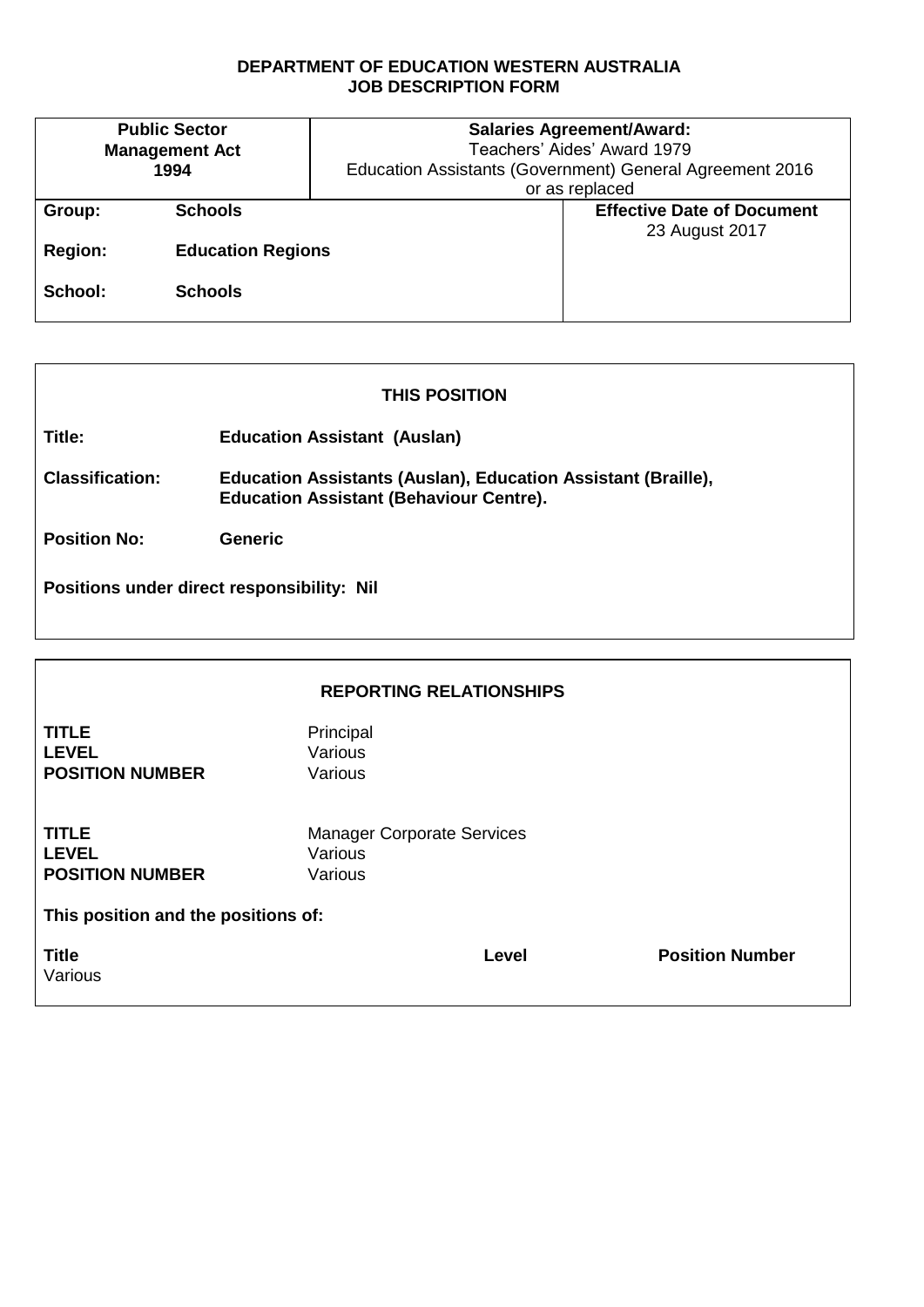# **CONTEXT**

The Department of Education is Western Australia's largest public sector employer with approximately 45,000 staff or one third of the Government workforce in around 800 worksites.

We provide a system of public schools in which our aim is to ensure that every school is a good school, every teacher is effective and every student is successful.

The Department's other key responsibilities include:

- regulation of non-government schools in accordance with Part 4 of the School Education Act 1999
- administration of state funding to non-government schools
- higher education policy and planning
- legislative reviews
- providing Secretariat services to the Teachers Registration Board of Western Australia, the Training Accreditation Council and the School Curriculum and Standards Authority.

The principles underpinning the Department's operations in Western Australia are:

- working collaboratively to achieve outcomes
- accepting responsibility and accountability for the achievement of outcomes
- enabling flexible, innovative and diverse work practices
- promoting confidence in the professional judgement of the Department's staff.

All Department actions are guided by four core values: Learning, Excellence, Equity and Care.

For further information, please visit:<https://www.education.wa.edu.au/web/our-organisation/home>

Further context about the particular school or college in which the vacancy is being advertised is available on the Department's website. Please visit<http://www.det.wa.edu.au/schoolsonline/home.do> and enter the school or college name in the *Find a School* field.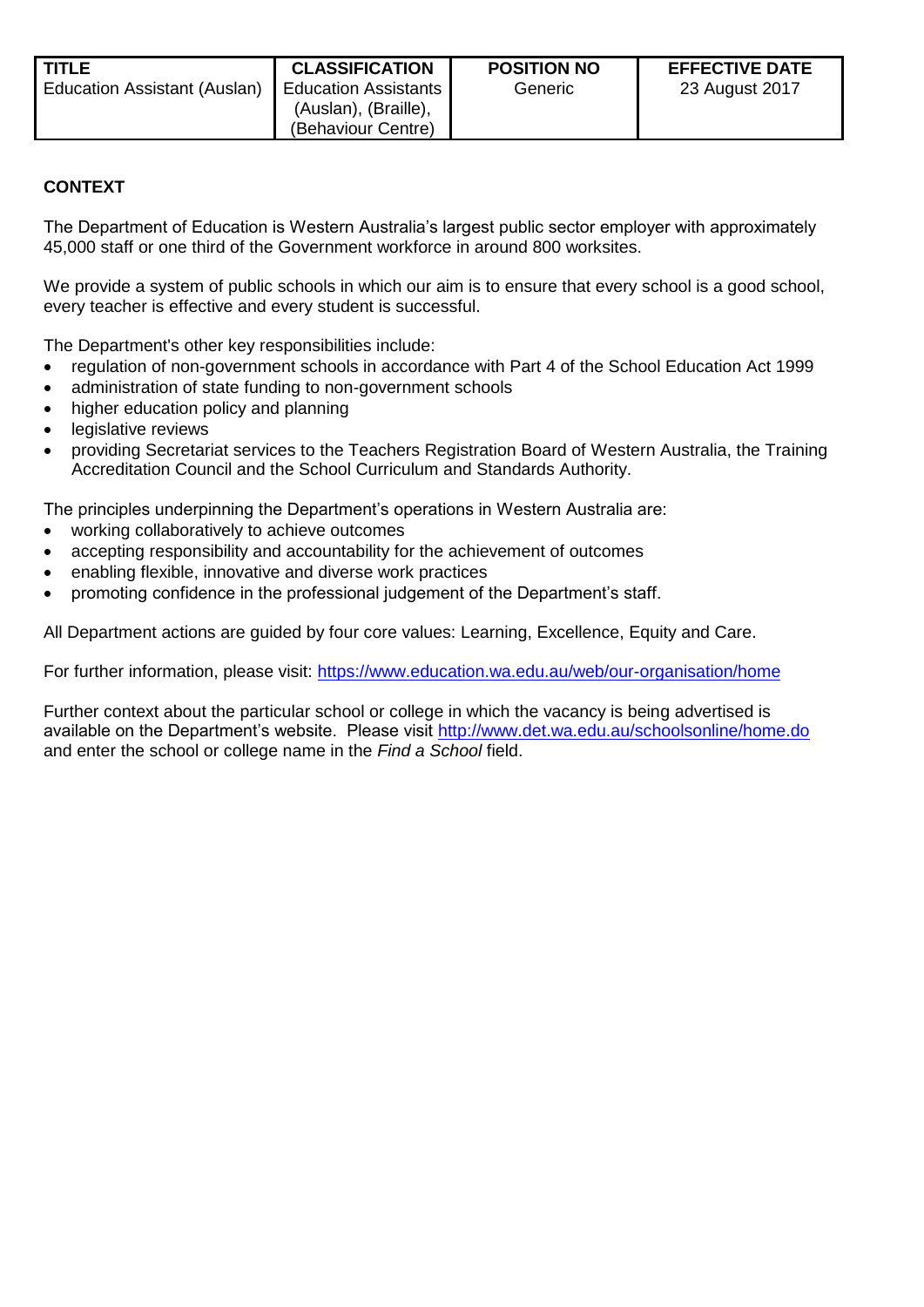### **ROLE**

The Education Assistant (Auslan):

- assists the teacher in delivering planned education programs and encouraging a supportive and inclusive learning environment
- works under limited supervision and may be expected to participate within a team situation, consulting and providing feedback relating to their relevant area
- performs tasks which require discretion in problem solving, decision making, and choosing methods and processes to achieve education outcomes that are determined through consultation with the teacher, or other professionals
- performs activities within or outside school resulting in the supervision of students without the presence of a teacher
- applies techniques, skills and knowledge of relevant principles and practices acquired through previous experience, on the job learning, or a relevant qualification
- facilitates communication between Deaf and Hard of Hearing students, teachers and other staff members and hearing students.

Under limited guidance, the Education Assistant (Auslan) can be expected to perform tasks within the following range:

- interprets all that is said in and outside the classroom environment, and assists with the communicative needs of Deaf or Hard of Hearing students using Australian Sign Language (Auslan) or another sign language or sign system relevant to the child's mode of communication
- orally interprets when a Deaf or Hard of Hearing student uses sign language or other sign systems to address the class, when working in a small group, communicating with another individual student or the teacher
- assists Deaf or Hard of Hearing students understand the education programs through teacher directed tutoring e.g. working on difficult vocabulary, clarifying homework directions
- prepares for interpreting by pre-reading appropriate materials such as lesson notes.

In addition to the duties listed above, an Education Assistant (Auslan) may be required to undertake the generic duties of a Level 3, Level 2 and Level 1 Education Assistant (see Schedule A) where the Deaf or Hard of Hearing student is absent or it is determined by consultation between the Education Assistant (Auslan), the teacher and, where applicable, the Principal that the Education Assistant's (Auslan) primary role of sign language is not required.

Notwithstanding, the generic duties of an Education Assistant shall not take precedence over an Education Assistant's (Auslan) primary responsibility of providing a sign language service for the student(s) to whom they have been appointed to assist.

With reference to all of the duties performed by the Education Assistant (Auslan), the Department acknowledges that employees exercise appropriate discretion in the performance of their functions, particularly in relation to consultation with parents and teachers regarding privileged information communicated by the student to the Education Assistant (Auslan).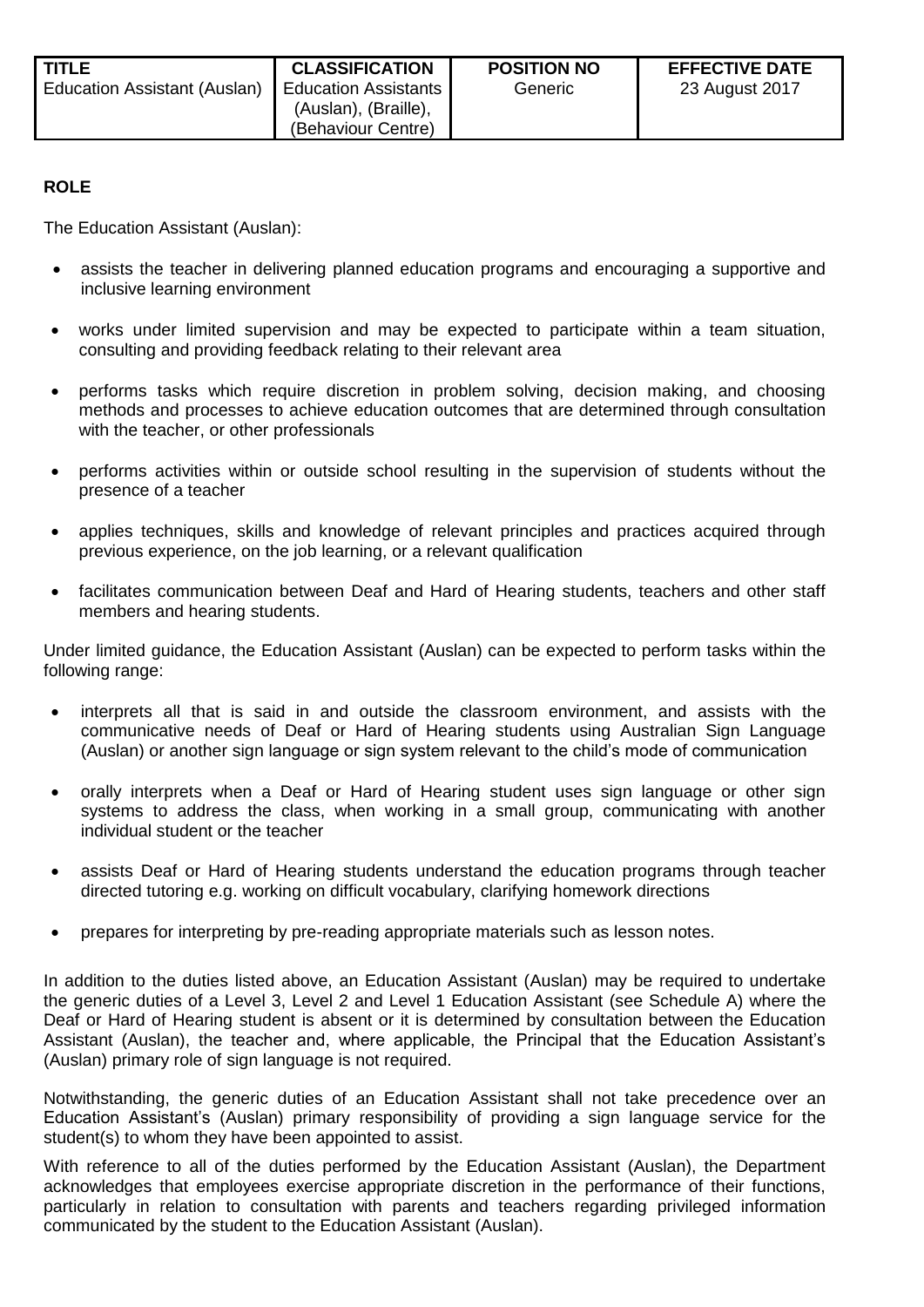### **OUTCOMES**

- 1. Sign Language interpreting and teacher directed tutoring are performed according to the specific needs of Deaf or Hard of Hearing students.
- 2. Classroom, school and community-focused support is provided to enable the delivery of high-quality student-focused learning programs.
- 3. Classroom, school and community level support is provided to ensure the learning environment is inclusive and relevant, with the health and safety of students a high priority.
- 4. Assistance is provided in an effective and efficient manner to teachers during classroom activities and appropriate materials are prepared for Deaf or Hard of Hearing students.
- 5. Through the variable delivery of the education program and assistance provided by the Education Assistant (Auslan), students develop confidence, independence and a sense of well being in a variety of educational and social settings.
- 6. Teacher-directed tutoring is provided to Deaf or Hard of Hearing students to ensure that the education program is understood.
- 7. Effective communication between students and teachers is maintained at all times.

#### **SELECTION CRITERIA**

The following selection criteria are identified as being required to achieve the outcomes in the context of this position. Applicants will need to provide evidence of their capacity to transfer their knowledge and skills to achieving the outcomes of this position.

- 1. Demonstrated well developed oral and written communication and interpersonal skills, including the ability to interact with Deaf or Hard of Hearing students, liaise with parents, teachers and community members and where necessary assist teachers in understanding students.
- 2. Demonstrated well developed organisational skills, including the ability to contribute to a professional team and deliver an effective education program.
- 3. Demonstrated knowledge and understanding of issues relevant to deaf or hard of hearing students.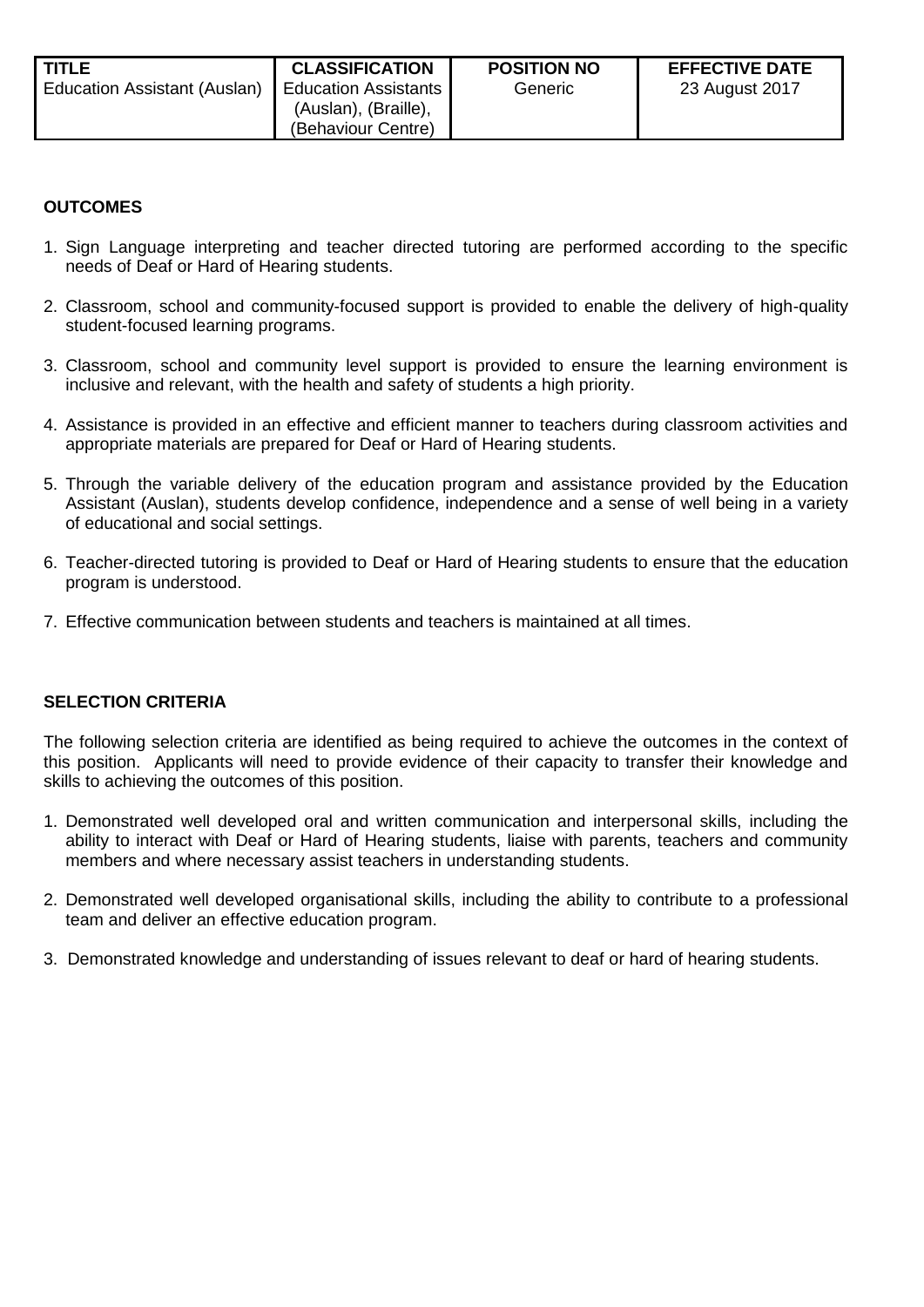## **ELIGIBILITY**

Employees will be required to:

- hold a Certificate, Diploma or Advanced Diploma of Auslan Interpreting (Paraprofessional/Professional) and/or NAATI Accreditation or have considerable proven experience as an Interpreter;
- obtain a current Department of Education Criminal Record Clearance prior to commencement of employment; and
- obtain or hold a current Working with Children Check.

Education Assistants working with Kindergarten students may be required to have, or be actively working towards, a Certificate lll in Education Support (or approved equivalent) in order to meet the educator-tostudent ratio outlined in the *National Quality Standard for Early Childhood Education and Care*.

Approved equivalent qualifications are published by the *[Australian Children's Education and Care Quality](http://www.acecqa.gov.au/educators-and-providers1/qualifications)  [Authority](http://www.acecqa.gov.au/educators-and-providers1/qualifications)*.

### **TRAINING**

Employees will be required to:

- complete the Department's induction program within three months of commencement;
- complete any training specific to this role required by Departmental policy; and
- complete the Department's training in Accountable and Ethical Decision-Making within six months of appointment.

### **CERTIFICATION**

The details contained in this document are an accurate statement of the duties, responsibilities and other requirements of the position.

#### **ENDORSED**

**DATE 23 August 2017 TRIM REF # D17/0357012**